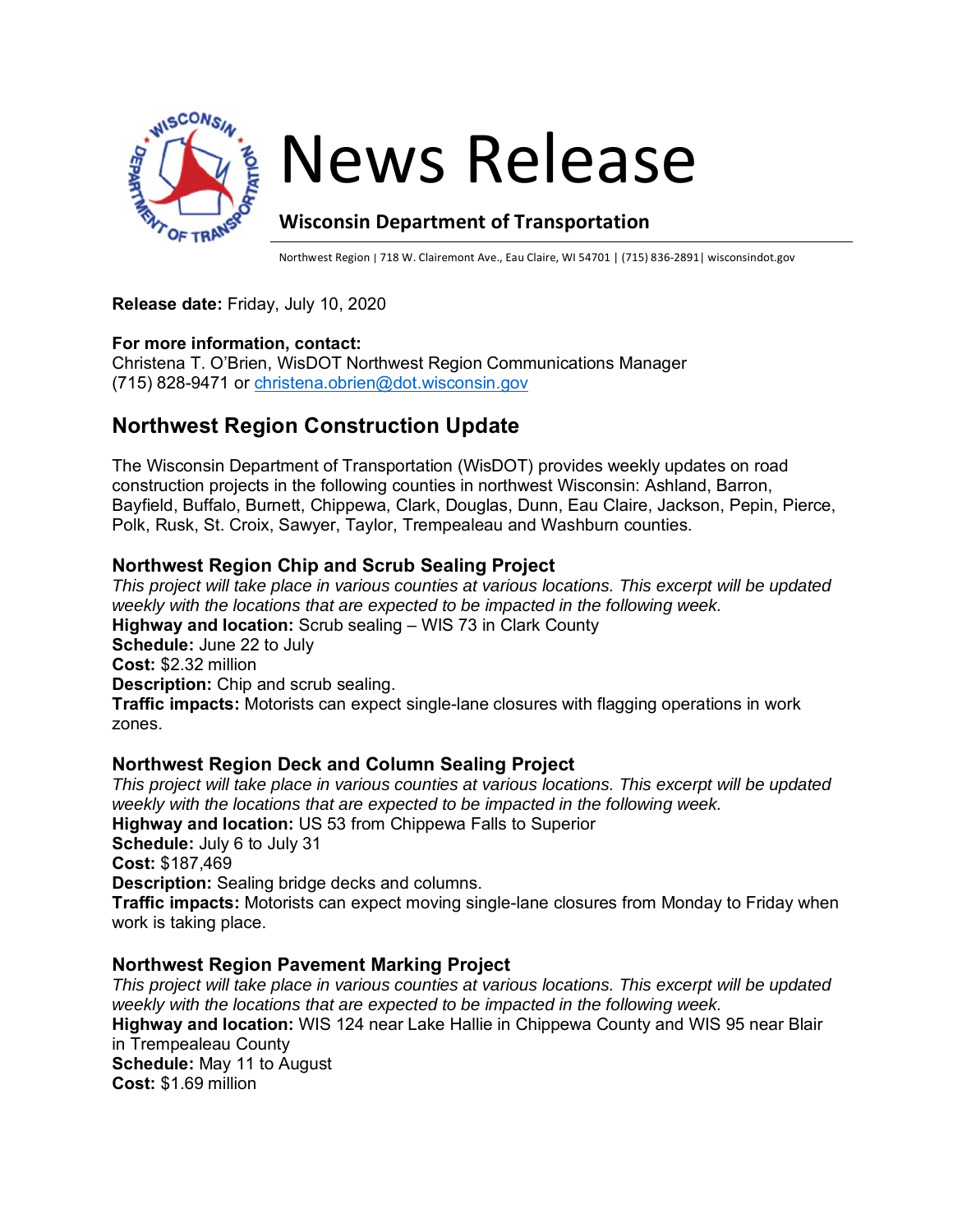**Description:** Marking pavement.

**Traffic impacts:** Motorists can expect moving single-lane closures in work zone.

### **Ashland County**

**Highway:** WIS 112

**Location:** Anderson Creek Bridge, east of the County E-WIS 112 intersection, town of White River

**Schedule:** June 18 to August

**Cost:** \$646,900

**Description:** Removing and replacing the bridge, paving WIS 112 on both sides of the structure and installing new guardrail and signage

**Traffic impacts:** WIS 112 is closed at the project site.

• Detour: WIS 13, US 2 and WIS 112.

**Highway:** WIS 13

**Location:** Between Park Falls and Mellen

**Schedule:** May 26 to September

#### **Cost:** \$3.49 million

**Description:** Replacing and lining culverts between Morse Road in the town of Morse and Jefferson Avenue in Mellen and overlaying the deck over the railroad tracks and Bad River northwest of Morse Road.

**Traffic impacts:**

- During daylight hours: WIS 13 is down to one lane and has temporary traffic signals or flagging operations at active culvert replacement locations to direct motorists through the construction zone.
- During nighttime hours and weekends: WIS 13 is open to two-way traffic.
- Traffic signals are being used to move motorists through staged construction for bridge work.
- Beginning Monday, July 13, WIS 13 will be closed to through traffic for three to four weeks for the replacement of culvert pipe.
	- o Signed detour: WIS 77 and County GG.
	- o Truck detour: WIS 182, WI 47, US 51 and WIS 77.

#### **Barron County**

**Highway:** WIS 48 **Location:** Between West and Bear Paw avenues, city of Rice Lake **Schedule:** April 20 to November

**Cost:** \$5.1 million

**Description:** Reconstructing WIS 48 from West Avenue to Bear Paw Avenue, rebuilding the WIS 48-West Avenue intersection with a roundabout, reconstructing the north- and southbound US 53 ramp terminals as roundabouts and improving the Bear Paw Avenue intersection with traffic signal installation.

#### **Traffic impacts:**

- Drivers exiting from northbound US 53 to WIS 48 will use a temporary connection at Stout Street.
- The US 53 southbound on-ramp from WIS 48 is closed.
- There is a 12-foot width restriction on WIS 48.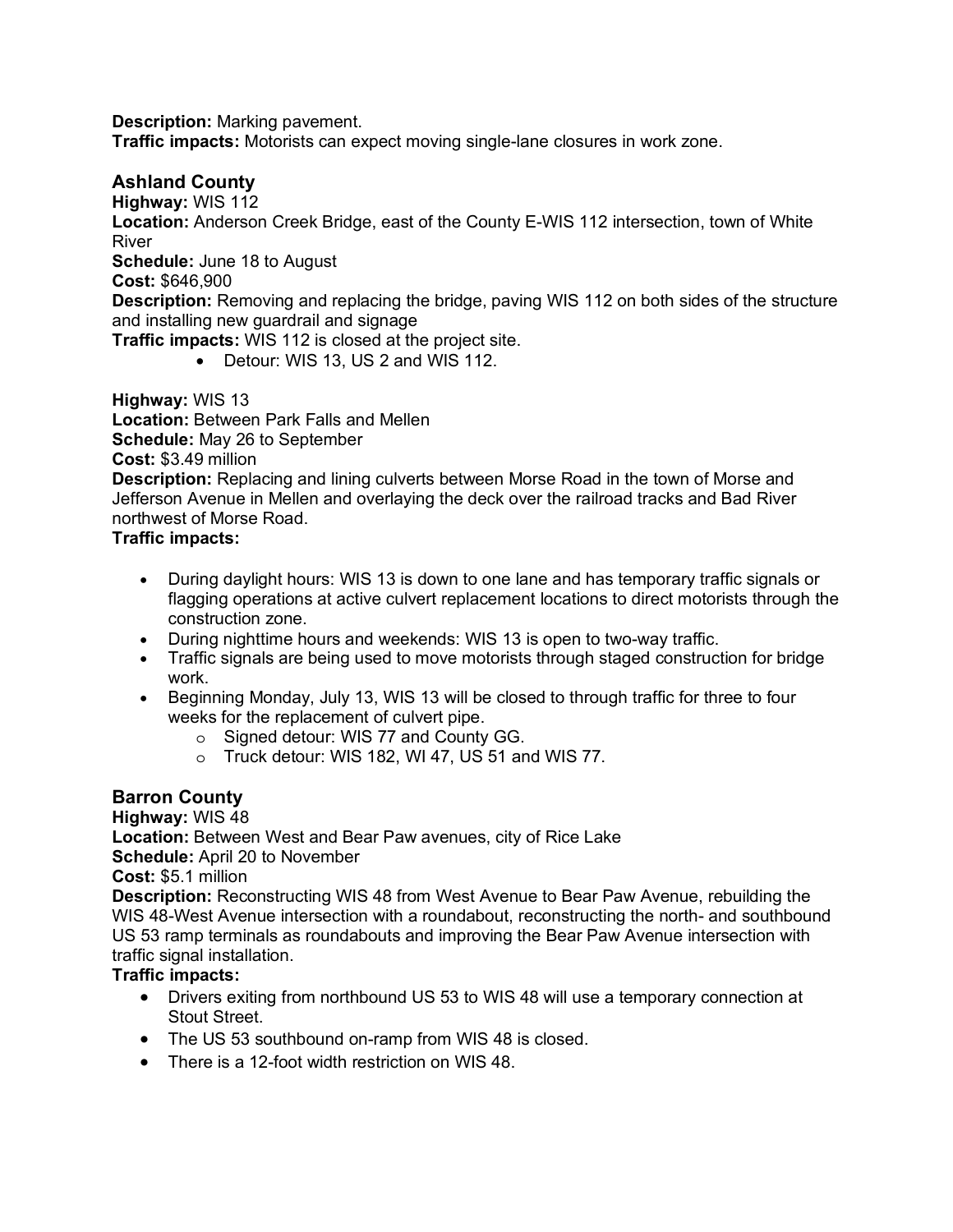# **Barron and Polk counties**

**Highway:** US 8 **Location:** Between WIS 46 South junction to Front Avenue in Turtle Lake **Schedule:** May 4 to July **Cost:** \$5.16 million **Description:** Milling off a portion of the road surface and overlaying it with asphalt, widening the shoulders, installing rumble strips and marking the pavement. **Traffic impacts:** None.

# **Bayfield County**

**Highway:** US 63 **Location:** South Fish Creek Bridge, just south of US 2 in the towns of Keystone and Eileen **Schedule:** June 26 to October **Cost:** \$1.95 million **Description:** Removing and replacing the bridge. **Traffic impacts:** US 63 just south of US 2 and north of County F will close Monday, July 6.

- Detour:
	- o Passenger vehicles: County F
	- o Trucks: WIS 118, WIS 112 and US 2

**Highway:** US 2 **Location:** County E to US 63 **Schedule:** June to September **Cost:** \$696,000 **Description:** Rehabilitating and replacing culvert pipe, replacing the asphalt road surface and marking the pavement.

**Traffic impacts:** Motorists should expect shoulder closures and width restrictions.

**Highway:** WIS 13

**Location:** Boyd Creek Bridge, about two miles north of the US 2/WIS 13 northbound connection at roundabout

**Schedule:** May 11 to September

**Cost:** \$1.95 million

**Description:** Removing and replacing the bridge.

**Traffic impacts:**

- There are left and right shoulder closures.
- Motorists are using a temporary bypass around the work zone until mid-August.

**Highway:** Little Sand Bay Road and Old County K

**Location:** Little Sand Bay Road from Old County K to termini and Old County K from Little Sand Bay Road to Peterson Hill Road and from Peterson Hill Road to Leask Drive.

**Schedule:** June 8 to September

**Cost:** \$1.79 million

**Description:** Grading, pulverizing existing pavement and relaying it as base, hot-mix asphalt paving, culvert lining, marking pavement and signing.

**Traffic impacts:** The following is anticipated through July 17 on Little Sand Bay Road from Old County K to the termini:

• Traffic will be restricted to a single lane utilizing flagging operations from 7 a.m. to 8 p.m. Mondays through Fridays and possibly some Saturdays within the construction zone.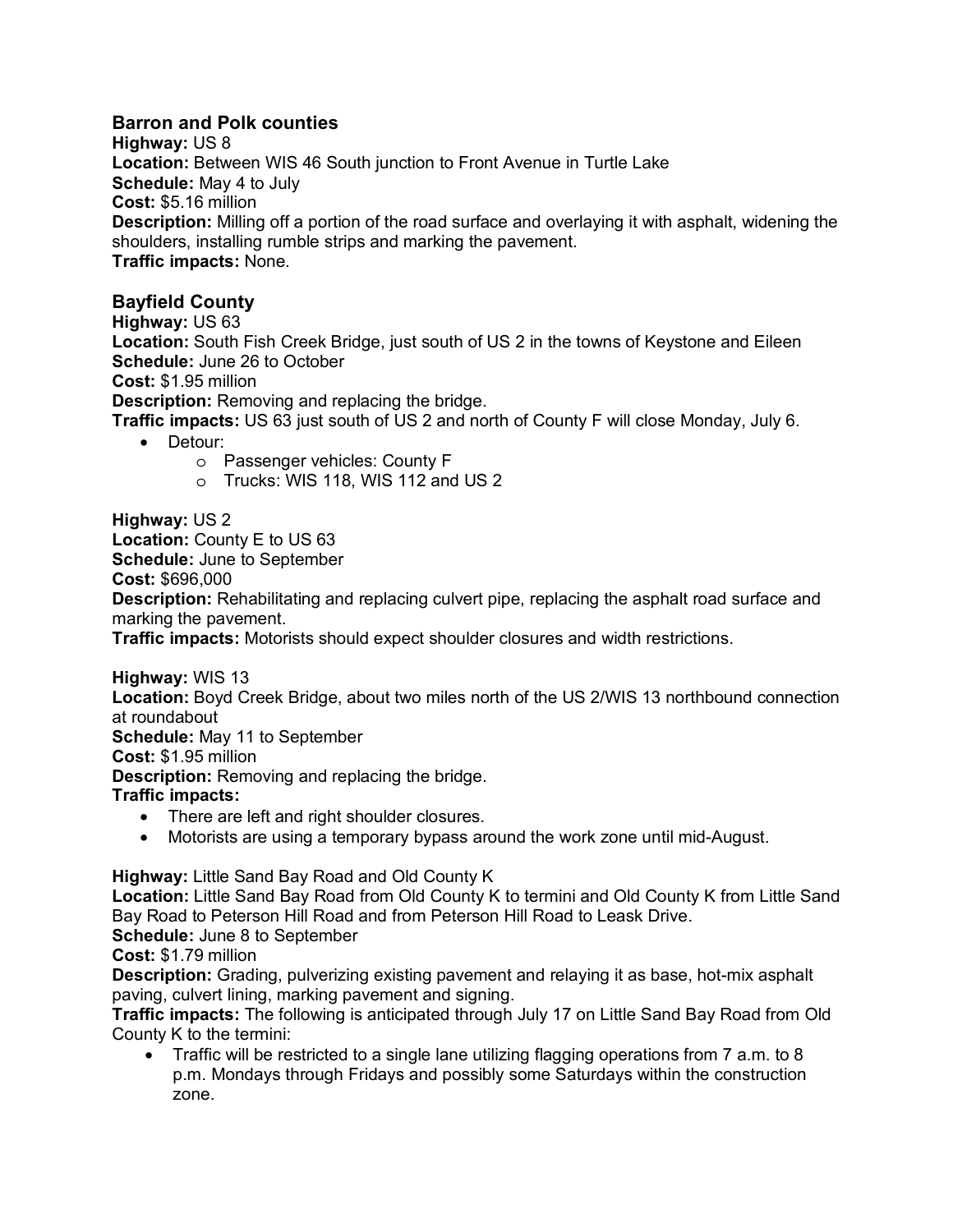- During those times and days, a 10-foot lane width will be maintained on Little Sand Bay Road. Such restrictions could be up to a mile in length.
- The road will be open to two-way traffic during nighttime hours, on Saturdays when no work is planned and on Sundays.
- The east leg of Old County K will be closed to through traffic from WIS 13 to the junction of Little Sand Bay Road.
	- o Detour: WIS 13 north to west leg of Old County K to Little Sand Bay Road.

**Highway:** North Main Street, town of Iron River **Location:** Iron River Bridge **Schedule:** June 29 to August **Cost:** \$359,538 **Description:** Removing and replacing the bridge, asphalt paving and signing. **Traffic impacts:** Main Street is closed at the project site.

#### **Buffalo and Trempealeau counties**

**Highway:** WIS 121 **Location:** WIS 88 to WIS 93, Gilmanton to Independence **Schedule:** June 29 to October **Cost:** \$5.17 million **Description:** Resurfacing the highway, replacing culvert pipes and guardrail and cleaning ditches

**Traffic impacts:** Traffic is limited to one lane at culvert pipe locations.

#### **Burnett, Sawyer and Washburn counties**

**Highway and location:** WIS 35, WIS 70, WIS 77 and US 63 **Schedule:** June 1 to August **Cost:** \$2.72 million **Description:** Crack filling; chip, scrub and fog sealing; and pavement marking **Traffic impacts:** There will be moving daylight single-lane closures for crack filling in the coming week on:

• US 63 east of US 53 in Trego to County M in Springbrook.

#### **Chippewa County**

**Highway:** WIS 27 **Location:** Between 100<sup>th</sup> Avenue north of Cadott and South Street in Cornell **Schedule:** June 29 to November **Cost:** \$1.5 million **Description:** Replacing box culverts at Seth Creek, Leman Creek, an unnamed creek and Clark Creek.

**Traffic impacts:** The road is closed at the structure being replaced.

• Detour: WIS 29, WIS 178 and WIS 64.

**Highway:** Park Avenue

**Location:** Between Main Street and South Avenue, city of Chippewa Falls **Schedule:** April 20 to September

**Cost:** \$1.56 million

**Description:** Reconstructing Park Avenue; completing sanitary and storm sewer and water utility work; and adding a bicycle-pedestrian trail on the north side, along with curb and gutter. **Traffic impacts:**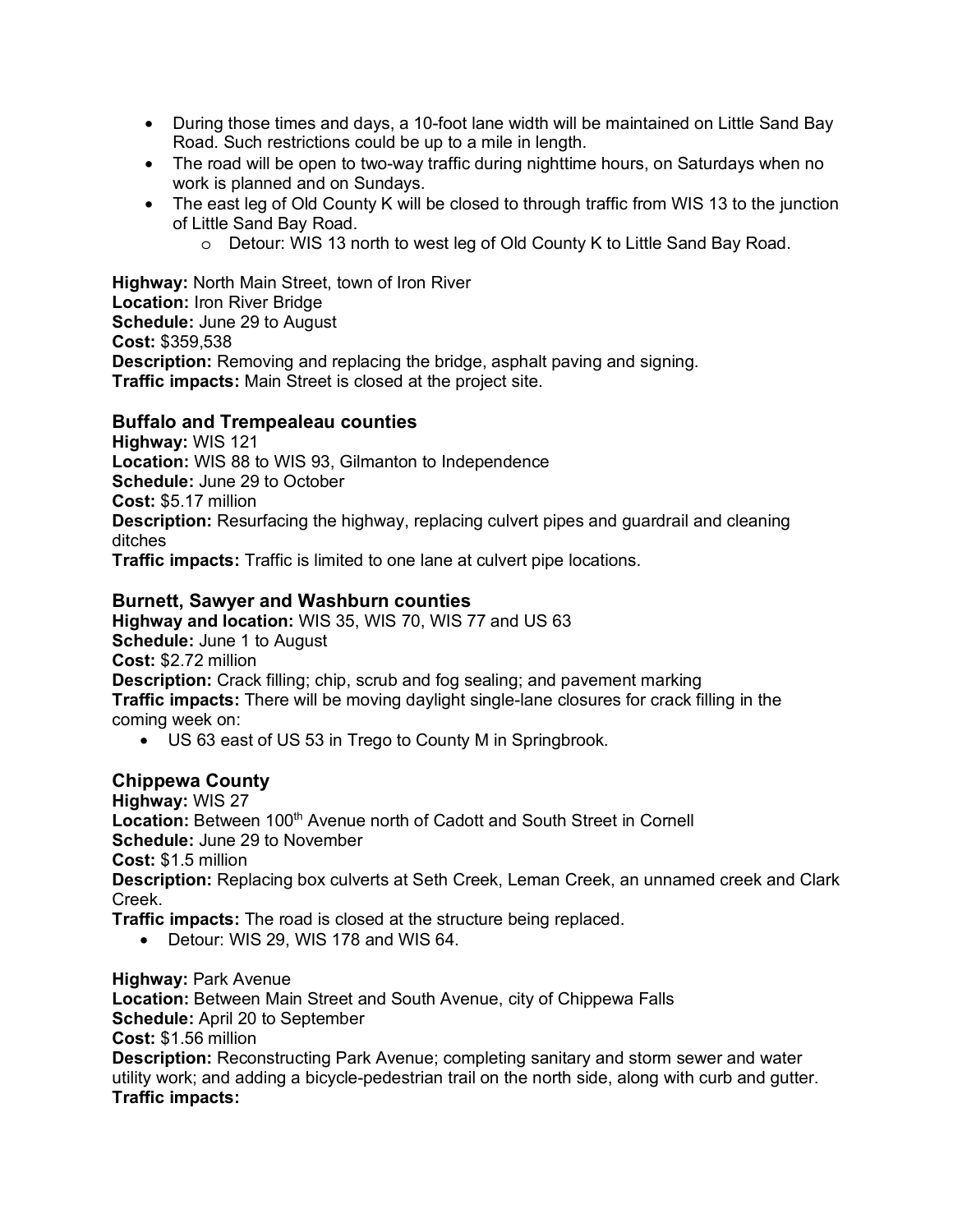- Park Avenue is closed to through traffic.
	- o Detour: Main Street, East Greenville Street, Woodward Avenue and WIS 124.
- Main Street is anticipated to be closed at Park Avenue from Monday to Wednesday, July 13 to 15.
- Use side streets as much as possible to access properties, except those between Introwitz Drive and Wisconsin Street.
- Access to Introwitz Drive is being maintained from West Wisconsin Street, and a crossing is being maintained at West Wisconsin Street.
	- $\circ$  Access to Introwitz Drive will be temporarily restricted on Wednesday, July 15, during paving adjacent to the Introwitz-Park Avenue intersection.

#### **Chippewa and Clark counties**

**Highway:** WIS 64, WIS 40, WIS 27 and US 10 **Location:** Various **Schedule:** May 4 to June 26 and Aug. 3 to Aug. 28 **Cost:** \$1.04 million **Description:** Replace multiple culverts. **Traffic impacts:** None; project is complete.

#### **Chippewa, Clark and Eau Claire counties**

**Highway:** WIS 29 and US 53 **Location:** Various **Schedule:** July 13 to September **Cost:** \$661,344 **Description:** Install median cable guard. **Traffic impacts:**

• Beginning Monday, July 13, inside lane closures will be in place on east- and westbound WIS 29 in Chippewa County from one mile west of  $90<sup>th</sup>$  Street to the Chippewa River.

#### **Clark County**

**Highway:** US 12/WIS 27 **Location:** Southeast of Humbird **Schedule:** June 9 to August **Cost:** \$972,608

**Description:** Replacing the deck on the US 12/WIS 27 bridge over the railroad tracks, concrete approach slabs and guardrail, and repaving the asphalt on either side of the bridge structure. **Traffic impacts:**

- US 12/WIS 27 will be closed within the project limits.
	- $\circ$  Local traffic only will be permitted south of County B and north of County Line Road.
	- o Detour: US 10, WIS 73 and WIS 95.

**Highway:** WIS 73

**Location:** Meridian Avenue to WIS 95, south of Neillsville and Granton

**Schedule:** May 8 to July

**Cost:** \$3.8 million

**Description:** Resurfacing WIS 73, replacing or repairing culvert pipes, installing guardrail and marking pavement.

**Traffic impacts:** The project is being built under traffic with the use of flaggers and single-lane closures.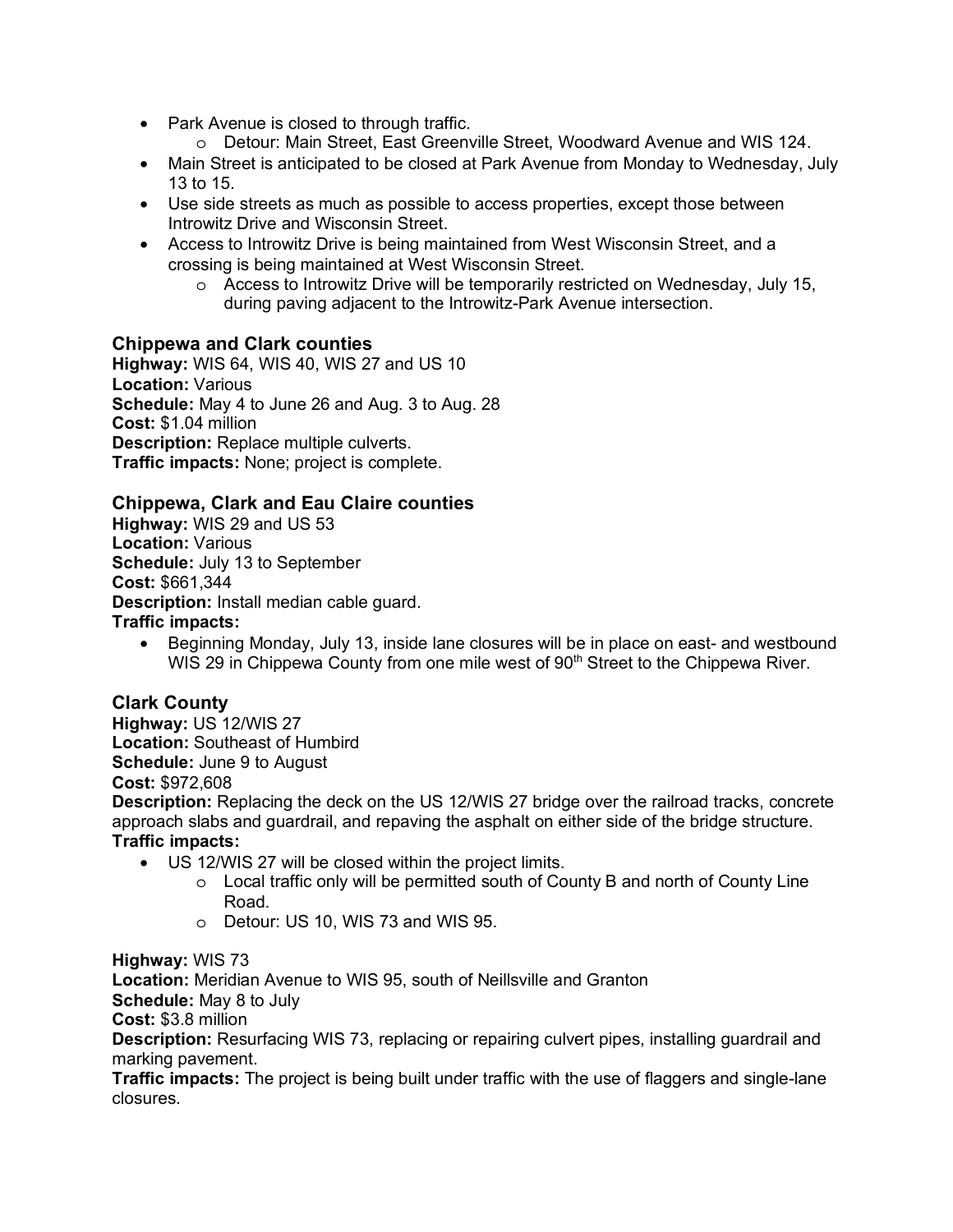# **Douglas County**

**Highway: US 2/53 (East 2<sup>nd</sup> Street)** Location: Between 2<sup>nd</sup> Avenue East and 31<sup>st</sup> Avenue East, city of Superior **Schedule:** April 6 to October **Cost:** \$7.02 million

#### **Description:** Rehabilitating one bridge structure; repairing spot locations of concrete pavement and utility manholes and inlets; updating or replacing traffic signals; upgrading or installing curb ramps at pedestrian crossings; and grinding the road's concrete surface and overlaying it with asphalt.

# **Traffic impacts:**

- Traffic is reduced to one lane in each direction between 2<sup>nd</sup> Avenue East and 31<sup>st</sup> Avenue East.
- The speed limit is reduced from 35 mph to 25 mph during construction.
- A truck detour is in place because of turning movement restrictions at the intersection of East 2<sup>nd</sup> and Belknap streets.

#### **Highway:** US 53

**Location:** County T to St. Croix River and County Y intersection, Gordon

**Schedule:** April 27 to August

#### **Cost:** \$3.13 million

**Description:** Resurfacing northbound US 53 from County T to the St. Croix River and improving the County Y intersection.

#### **Traffic impacts:**

- North- and southbound US 53 traffic is reduced to one lane from County T to the St. Croix River.
- The speed limit in the work zone is reduced to 55 mph.

#### **Highway:** WIS 105

**Location:** Pokegama River Bridge, west of WIS 35 in Superior **Schedule:** June 10 to September **Cost:** \$2.1 million

**Description:** Removing and replacing the structure.

# **Traffic impacts:**

- Intermittent flagging is being used to allow trucks to enter and exit the work site.
- Traffic anticipated to be moved to temporary bypass on Friday, July 17.

# **Highway:** North 28<sup>th</sup> Street and 18<sup>th</sup> Avenue East

Location: North 28<sup>th</sup> Street: Hill Avenue to East 10<sup>th</sup> Street; and 18<sup>th</sup> Avenue East: East 10<sup>th</sup> Street to 3<sup>rd</sup> Street, city of Superior

**Schedule:** June 10 to July

**Cost:** \$1.06 million

**Description:** Grading, milling asphaltic pavement, paving with hot-mix asphalt, completing curb, gutter and sidewalk work, signing and pavement marking.

# **Traffic impacts:**

- North 28<sup>th</sup> Street and 18<sup>th</sup> Avenue East are closed to through traffic because of work at railroad tracks.
- Intermittent lane closures for paving.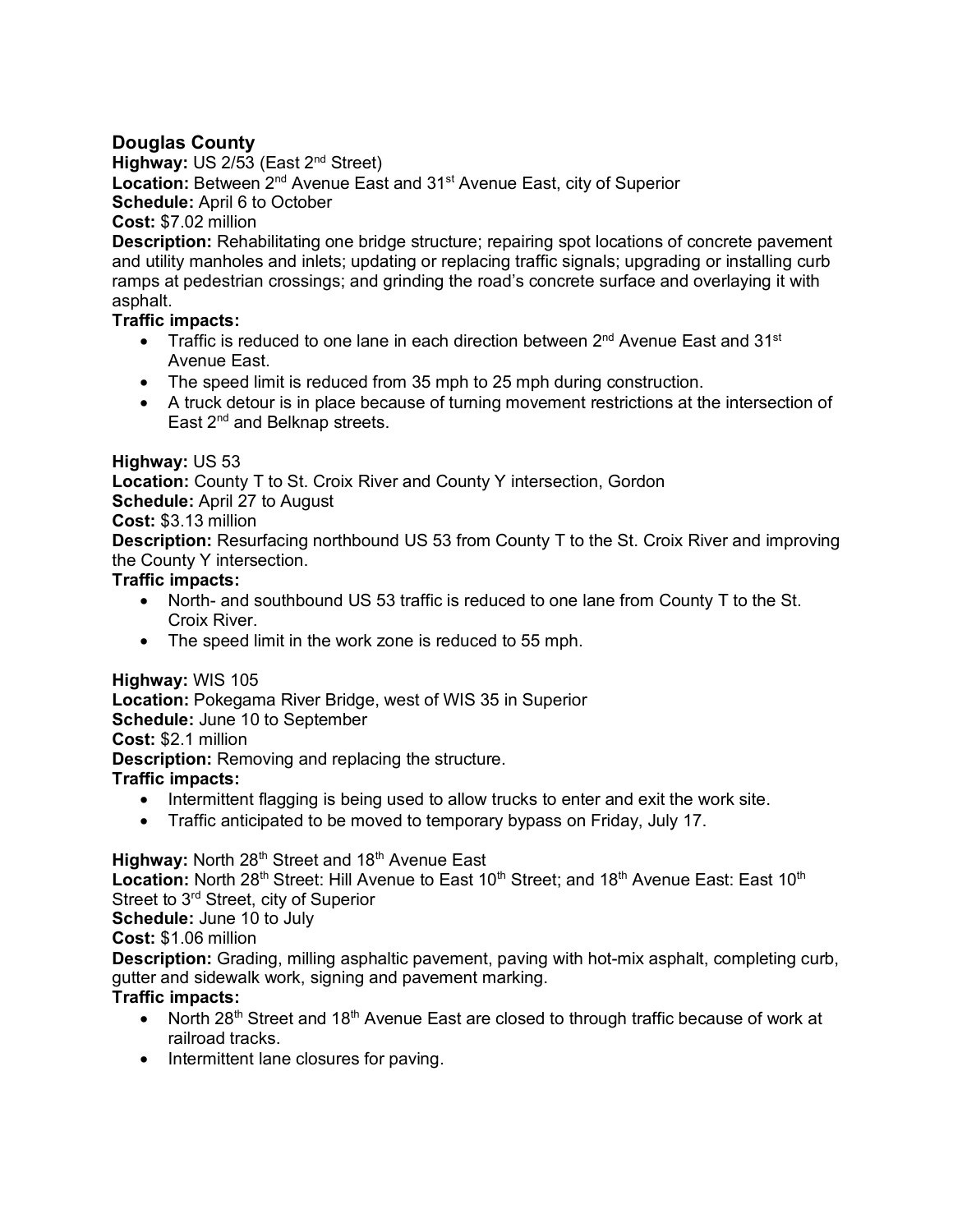# **Dunn County**

**Highway:** I-94

Location: 250<sup>th</sup> Street to Wilson Creek, west of Menomonie

**Schedule:** Spring 2018 to June

**Cost:** \$30.34 million

**Description:** Replacing bridges, resurfacing I-94, marking pavement and installing median cable barrier, guardrail, right of way fence and signs.

**Traffic impacts:** Motorists can expect intermittent flagging operations at 390<sup>th</sup> Street, 650<sup>th</sup> Avenue, County K and 250<sup>th</sup> Street.

#### **Highway:** WIS 72

**Location:** Eau Galle River Bridge, about two miles east of Elmwood

**Schedule:** April 6 to August

**Cost:** \$1.94 million

**Description:** Removing and replacing the bridge, grading, signing and pavement marking. **Traffic impacts:** WIS 72 is closed at the structure.

• Detour: WIS 128, WIS 29 and WIS 25.

# **Dunn and St. Croix counties**

**Highway:** I-94

**Location:** Between Hudson and Menomonie near Knapp **Schedule:** March 25, 2019 to November 2020 **Cost:** \$57.5 million

**Description:** Removing and replacing concrete pavement and six structures, grading, marking pavement and installing beam guard, cable barrier, right-of-way fencing and signing. **Traffic impacts:**

- There will be intermittent lane closures on east- and westbound I-94 from WIS 128 to 250<sup>th</sup> Street.
- The passing lane of westbound I-94 will be switched to the eastbound side overnight between Tuesday and Wednesday, July 14 and 15. The switch is weather dependent.
- The westbound driving lane will stay on the westbound side of I-94, and trucks will be directed to stay in that lane.
- There will be a 15-foot maximum width from County K to County Q in the westbound passing and driving lanes.

# **Eau Claire County**

**Highway:** US 12/WIS 312 **Location:** County EE/Town Hall Road intersection, northwest side of Eau Claire **Schedule:** April to August **Cost:** \$590,000 **Description:** Extending turn lanes on WIS 312/US 12 at County EE/Town Hall Road and reconstructing Town Hall Road and Old Mill Plaza north of WIS 312/US 12. **Traffic impacts:** None.

**Highway:** US 12 **Location:** Elco Road to Oak Knoll Road, between Altoona and Fall Creek **Schedule:** June 1 to September **Cost:** \$1.28 million **Description:** Removing and replacing box culverts over Six Mile Creek near Elco Road and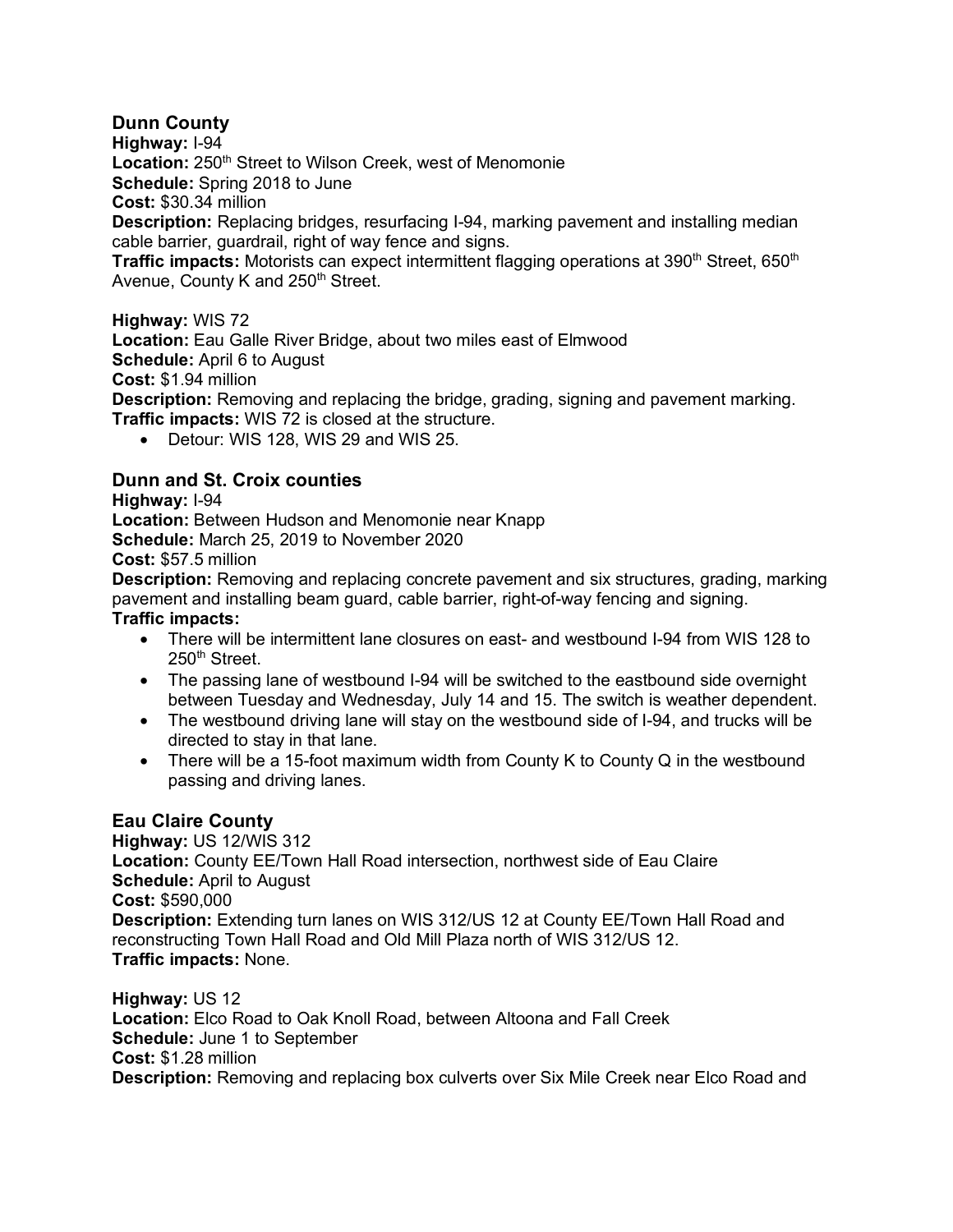Nine Mile Creek near Voight Road and rebuilding roadway approaches to accommodate new culverts.

#### **Traffic impacts:**

- Traffic on east- and westbound US 12 are traveling on a temporary bypass at Six Mile Creek near Elco Road.
- South Elco Road is closed at in the work zone.
- Traffic on east- and westbound US 12 is expected to be switched to a temporary bypass at Nine Mile Creek to the west of Oak Knoll Road on Monday, July 13.

#### **Eau Claire and St. Croix counties**

**Highway:** US 12, WIS 64, WIS 65 and WIS 312 **Location:** Various locations **Schedule:** April 13 to fall **Cost:** \$760,000 **Description:** Replacing signals, poles and bases and completing beam guard, electrical and signing work. **Traffic impacts:** None currently.

#### **Jackson County**

**Highway: US 12/WIS 27 Location:** Northeast of Black River Falls. **Schedule:** June 8 to November **Cost:** \$2.68 million

**Description:** Removing the existing Allen Creek stone masonry culvert and replacing it with a bridge and removing another culvert south of Allen Creek and replacing it with a culvert. **Traffic impacts:** US 12/WIS 27 is closed to traffic in the Allen Creek work zone.

• Detour: I-94, WIS 95 and US 12/WIS 27.

# **Rusk County**

**Highway:** County D **Location:** Deer Tail Creek Bridge, west of WIS 27 **Schedule:** July 6 to October **Cost:** \$1.36 million **Description:** Removing and replacing bridge, base, asphaltic surface and guardrail. **Traffic impacts:** County D is closed to through traffic.

#### **St. Croix County**

**Highway:** I-94 **Location:** Kinnickinnic River to County T **Schedule:** July 6 to October **Cost:** \$5.04 million **Description:** Resurfacing, grading slopes and pipe lining. **Traffic impacts:** Work is being completed overnight with single-lane closures.

**Highway:** US 12 **Location:** Between US 63 and WIS 128, east of Baldwin **Schedule:** April 27 to October 2020 and June 2021 **Cost:** \$6.2 million **Description:** Resurfacing US 12, making repairs to the bridge over the Union Pacific railroad tracks and safety improvements to shoulders, improving curb, gutter, culvert pipes and beam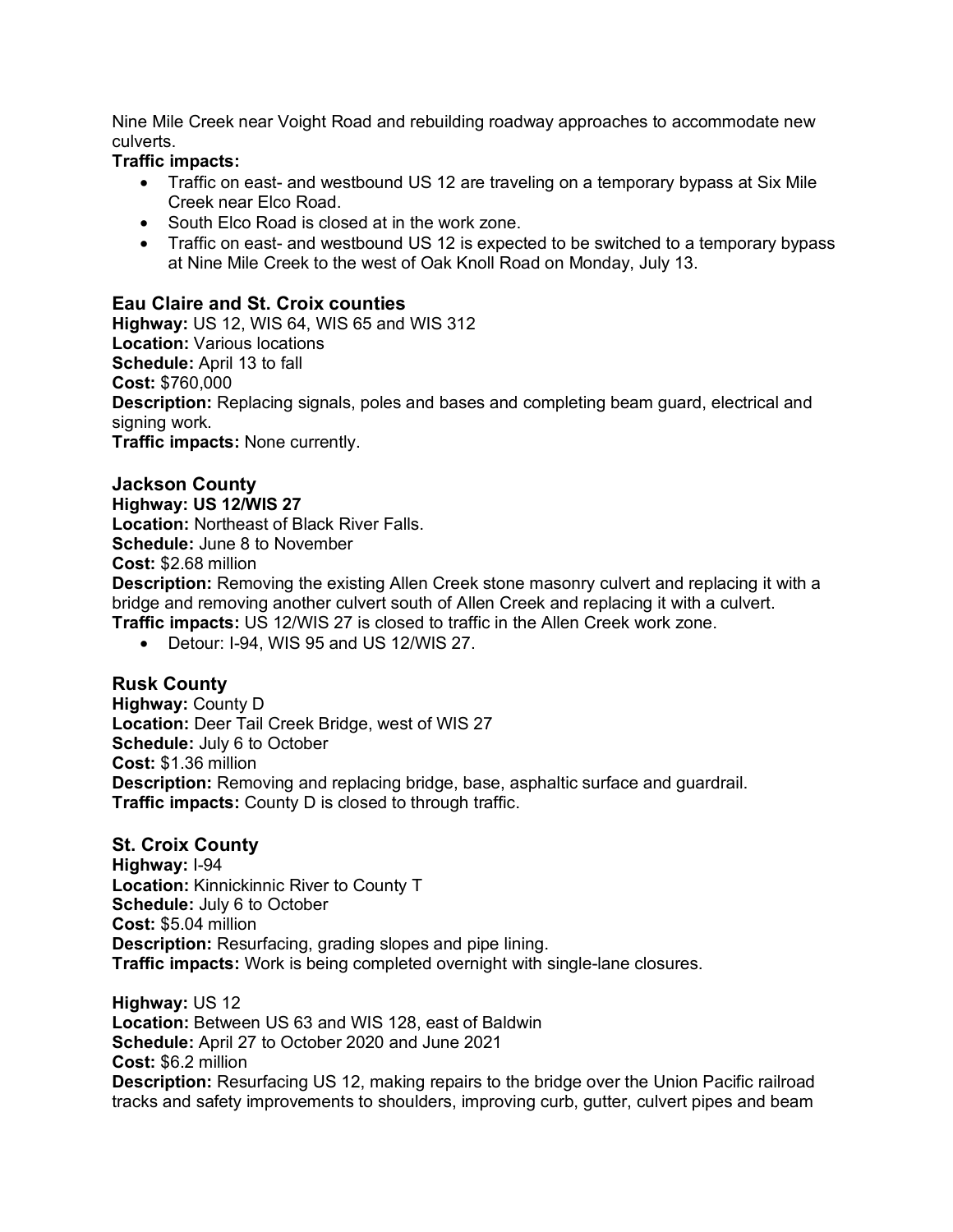guard, signing and marking.

#### **Traffic impacts:**

- Motorists should expect single-lane closures with flagging operations in areas where work is happening.
- Temporary signals are directing single lanes of traffic across the Union Pacific railroad bridge east of Woodville. The lane has a 13-foot width restriction.

**Highway:** County E **Location:** Between County I and County A, northeast of Hudson **Schedule:** April 30 to July **Cost:** \$1.94 million **Description:** Reconditioning project, including grading, paving, signing and marking. **Traffic impacts:** The road is open during construction, and flagging operations are being used to control traffic.

# **Taylor County**

**Highway:** WIS 102 **Location:** Northeast of Rib Lake **Schedule:** June 15 to July **Cost:** \$319,361 **Description:** Removing and replacing two culverts at the Spirit River. **Traffic impacts:** None; project complete.

# **Trempealeau County**

**Highway:** I-94 **Location:** Northwest of Osseo **Schedule:** March 25, 2019 to October 2020 **Cost:** \$10.02 million **Description:** Removing and replacing four structures – two over County NN and two over the Buffalo River, road resurfacing, installing beam guard, pavement marking, fencing and signing. **Traffic impacts:**

• **Eastbound I-94:** 

o There are single-lane closures from 5 a.m. Mondays through 10 a.m. Fridays.

**Highway:** US 53 **Location:** West junction of WIS 95 to Richter Road south of Whitehall **Schedule:** May 27 to August **Cost:** \$2.4 million **Description:** Patching concrete, cleaning culverts and replacing guardrail. **Traffic impacts:** The road is closed to through traffic with a signed detour.

• Detour: WIS 121, WIS 93 and WIS 95.

**Highway:** WIS 93 **Location:** Indee Boulevard in Independence to the north county line **Schedule:** May 4 to October **Cost:** \$11.24 million **Description:** Paving WIS 93, cold-in-place recycling, replacing culverts, lining pipes, updating curb ramps, marking pavement and installing guardrail, signing and centerline and edge line

rumble strips. **Traffic impacts:**